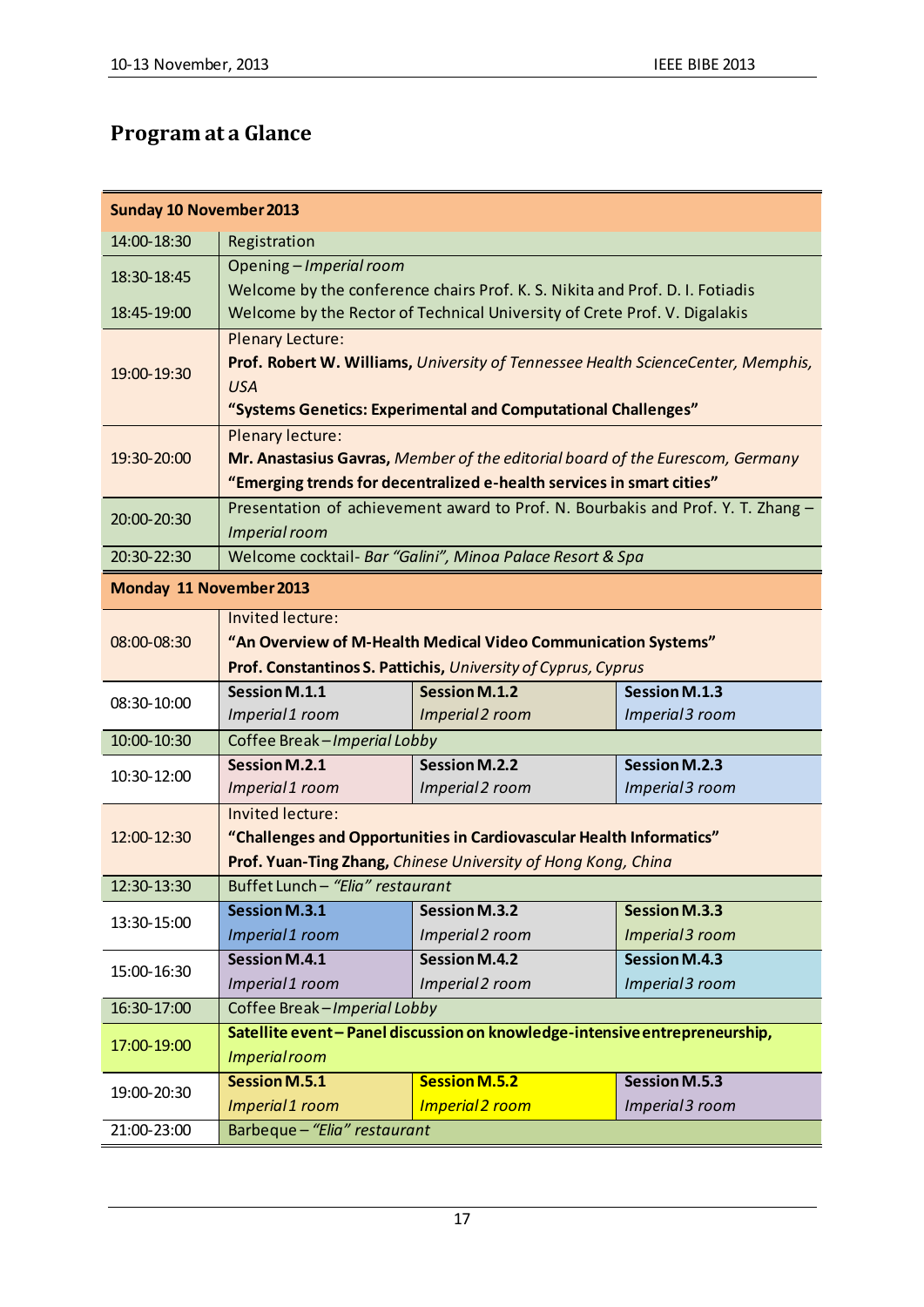| Tuesday 12 November 2013          |                                                                                                                                                                                                                                         |                                                                 |                                                |                                                                                                           |  |
|-----------------------------------|-----------------------------------------------------------------------------------------------------------------------------------------------------------------------------------------------------------------------------------------|-----------------------------------------------------------------|------------------------------------------------|-----------------------------------------------------------------------------------------------------------|--|
| 08:00-08:30                       | Invited lecture:<br>"Implantable Microsystems for the Management of Trauma"<br>Prof. Anthony Guiseppi-Elie, Clemson University, USA                                                                                                     |                                                                 |                                                |                                                                                                           |  |
| 08:30-10:00                       | Session T.1.1                                                                                                                                                                                                                           | <b>Session T.1.2</b>                                            | <b>Session T.1.3</b>                           | <b>Session T.1.4</b>                                                                                      |  |
|                                   | Imperial 1 room                                                                                                                                                                                                                         | <b>Imperial 2 room</b>                                          | <b>Imperial 3 room</b>                         | <b>Imperial room</b>                                                                                      |  |
| 10:00-10:30                       | Coffee Break-Imperial Lobby                                                                                                                                                                                                             |                                                                 |                                                |                                                                                                           |  |
| 10:30-11:00                       | Invited lecture:<br>"Advances (Innovations) in Neurotechnology"<br>Prof. Metin Akay, University of Houston, USA                                                                                                                         |                                                                 |                                                |                                                                                                           |  |
| 11:00-12:30                       | Session T.2.1<br>Imperial 1 room                                                                                                                                                                                                        | <b>Session T.2.2</b><br><b>Imperial 2 room</b>                  | <b>Session T.2.3</b><br><b>Imperial 3 room</b> | <b>Satellite event</b><br><b>Short seminar</b><br>"From the lab<br>to the market"<br><b>Imperial room</b> |  |
| 12:30-13:00                       | Invited lecture:<br>"Brain on a Chip: From Patterns to Circuits with Information Transfer"<br>Prof. Bruce Wheeler, University of Florida, Gainesville, USA, IEEE EMBS President                                                         |                                                                 |                                                |                                                                                                           |  |
| 13:00-14:00                       | Buffet Lunch-"Elia" restaurant                                                                                                                                                                                                          |                                                                 |                                                |                                                                                                           |  |
| 14:00-15:30                       | Session T.3.1<br>Imperial 1 room                                                                                                                                                                                                        | <b>Session T.3.2</b><br><b>Imperial 2 room</b>                  | Session T.3.3<br>Imperial 3 room               | <b>Session T.3.4</b><br><b>Imperial room</b>                                                              |  |
| 15:30-19:00                       | Excursion - Old city of Chania                                                                                                                                                                                                          |                                                                 |                                                |                                                                                                           |  |
| 20:00-22:30                       | Congress Dinner-"Nikolas" tavern                                                                                                                                                                                                        |                                                                 |                                                |                                                                                                           |  |
| <b>Wednesday 13 November 2013</b> |                                                                                                                                                                                                                                         |                                                                 |                                                |                                                                                                           |  |
| 08:30-09:00                       | Invited lecture:<br>"Somatosensory Brain Machine Interfaces"<br>Prof. Jose C. Principe, University of Florida, Gainesville, USA                                                                                                         |                                                                 |                                                |                                                                                                           |  |
| 09:00-10:30                       | <b>Session W.1.1</b>                                                                                                                                                                                                                    | <b>Session W.1.2</b>                                            |                                                | <b>Session W.1.3</b>                                                                                      |  |
|                                   | Imperial 1 room                                                                                                                                                                                                                         | Imperial 2 room                                                 |                                                | Imperial 3 room                                                                                           |  |
| 10:30-11:00                       | Coffee Break-Imperial Lobby                                                                                                                                                                                                             |                                                                 |                                                |                                                                                                           |  |
| 11:00-11:30                       | Invited lecture:<br>"Wellness, Disease and Public Health Informatics: Multidimensional Global<br><b>Threats with Local Impact"</b><br>Prof. Luis Kun, Center for Hemispheric Defense Studies at the National Defense<br>University, USA |                                                                 |                                                |                                                                                                           |  |
| 11:30-13:00                       | <b>Session W.2.1</b>                                                                                                                                                                                                                    | <b>Session W.2.2</b>                                            | <b>Session W.2.3</b>                           | <b>Session W.2.4</b>                                                                                      |  |
|                                   | Imperial 1 room                                                                                                                                                                                                                         | Imperial 2 room                                                 | <b>Imperial 3 room</b>                         | <b>Imperial room</b>                                                                                      |  |
| 13:00-13:30                       | Light Lunch - Imperial Lobby                                                                                                                                                                                                            |                                                                 |                                                |                                                                                                           |  |
| 13:30-15:00                       | Session W.3.1                                                                                                                                                                                                                           | <b>Session W.3.2</b>                                            |                                                | <b>Session W.3.3</b>                                                                                      |  |
|                                   | Imperial 1 room                                                                                                                                                                                                                         | Imperial 2 room                                                 |                                                | Imperial 3 room                                                                                           |  |
| 15:00-15:30                       |                                                                                                                                                                                                                                         | Closing remarks-Student Paper Competition Awards, Imperial room |                                                |                                                                                                           |  |